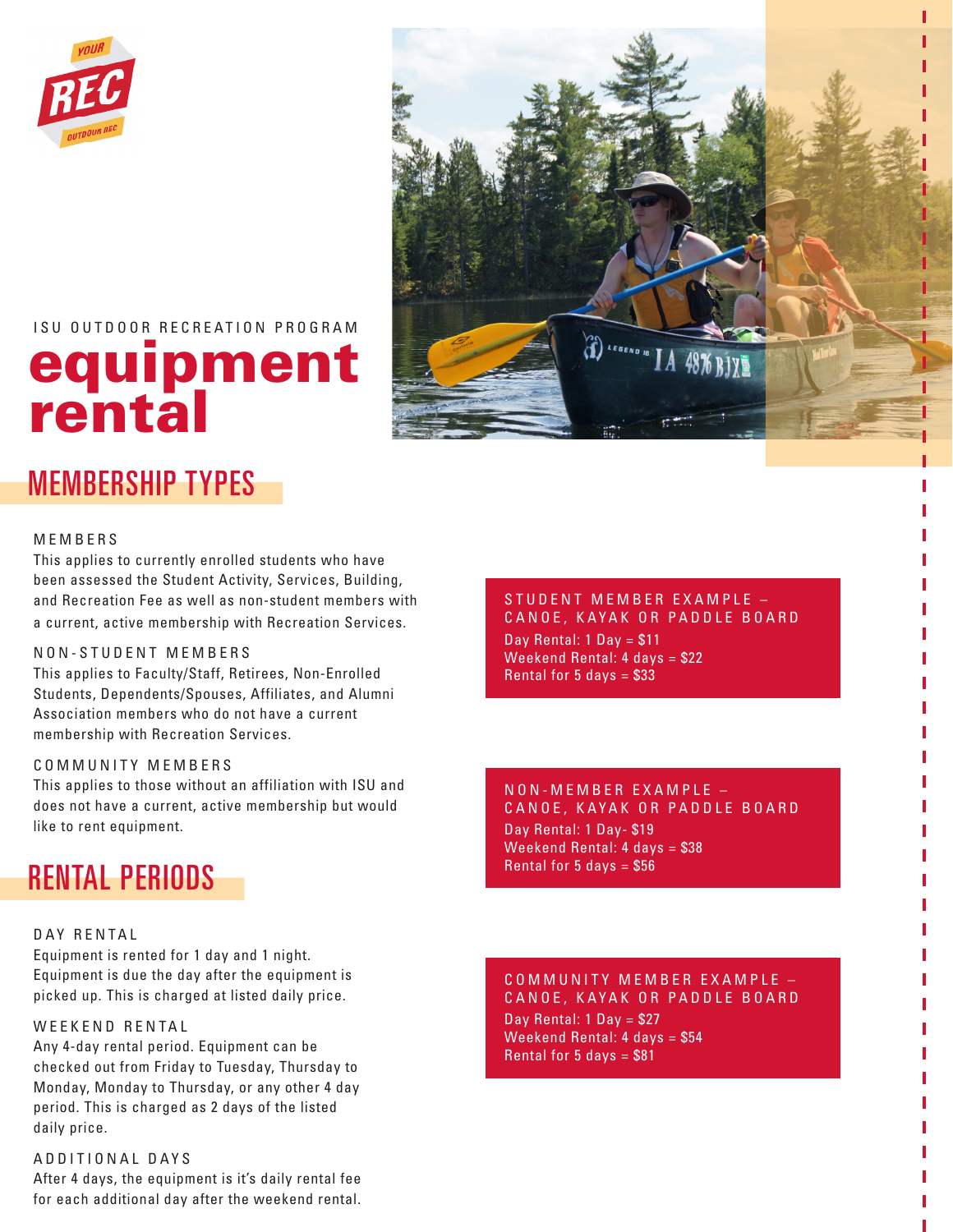# PRICE PER DAY

### TENTS

| ITEM(S)                   | MEMBER | NON - MEMBER | COMMUNITY |
|---------------------------|--------|--------------|-----------|
| Eureka<br>(3 Person)      | \$6.00 | \$10.00      | \$14.00   |
| Pappa Hubba<br>(4 Person) | \$8.00 | \$14.00      | \$20.00   |

### SLEEPING GEAR

| ITEM(S)                                                            | MEMBER | NON-MEMBER | COMMUNITY |
|--------------------------------------------------------------------|--------|------------|-----------|
| <b>Sleeping Bags</b><br>$(15°$ Limit)                              | \$6.00 | \$10.00    | \$14.00   |
| <b>Sleeping Bags</b><br>$(0°$ Limit)                               | \$7.00 | \$11.00    | \$15.00   |
| <b>Sleeping Bags</b><br>$(-20°$ Limit)                             | \$8.00 | \$14.00    | \$20.00   |
| <b>Sleeping Pads</b><br>(Free w/ Rental of<br><b>Sleeping Bag)</b> | \$1.00 | \$2.00     | \$3.00    |

### PACKS & BAGS

| ITEM(S)                          | MEMBER | NON - MEMBER | COMMUNITY |
|----------------------------------|--------|--------------|-----------|
| <b>Backpacks</b><br>(65L or 75L) | \$6.00 | \$10.00      | \$14.00   |
| Day Packs<br>(32L or 50L)        | \$5.00 | \$9.00       | \$13.00   |

# KITCHEN GEAR

| ITEM(S)                                      | <b>MEMBER</b> | NON-MEMBER | COMMUNITY |
|----------------------------------------------|---------------|------------|-----------|
| <b>Utensil Kits</b>                          | \$1.00        | \$2.00     | \$3.00    |
| 2-Burner<br><b>Propane Stoves</b>            | \$5.00        | \$9.00     | \$13.00   |
| <b>MSR Whisperlite Stove</b><br>(White Gas)  | \$5.00        | \$9.00     | \$13.00   |
| <b>Dutch Ovens</b><br>(Aluminum & Cast Iron) | \$2.00        | \$4.00     | \$6.00    |
| Cook Kits-<br><b>Open Country Weekender</b>  | \$3.00        | \$5.00     | \$7.00    |
| Cook Kits-<br>GSI, MSR, Alpine, & XPD        | \$3.00        | \$5.00     | \$7.00    |
| $Cooler -$<br><b>Chest</b>                   | \$3.00        | \$5.00     | \$7.00    |
| $\text{Cooler}$ –<br><b>Liquid 5 Gallon</b>  | \$3.00        | \$5.00     | \$7.00    |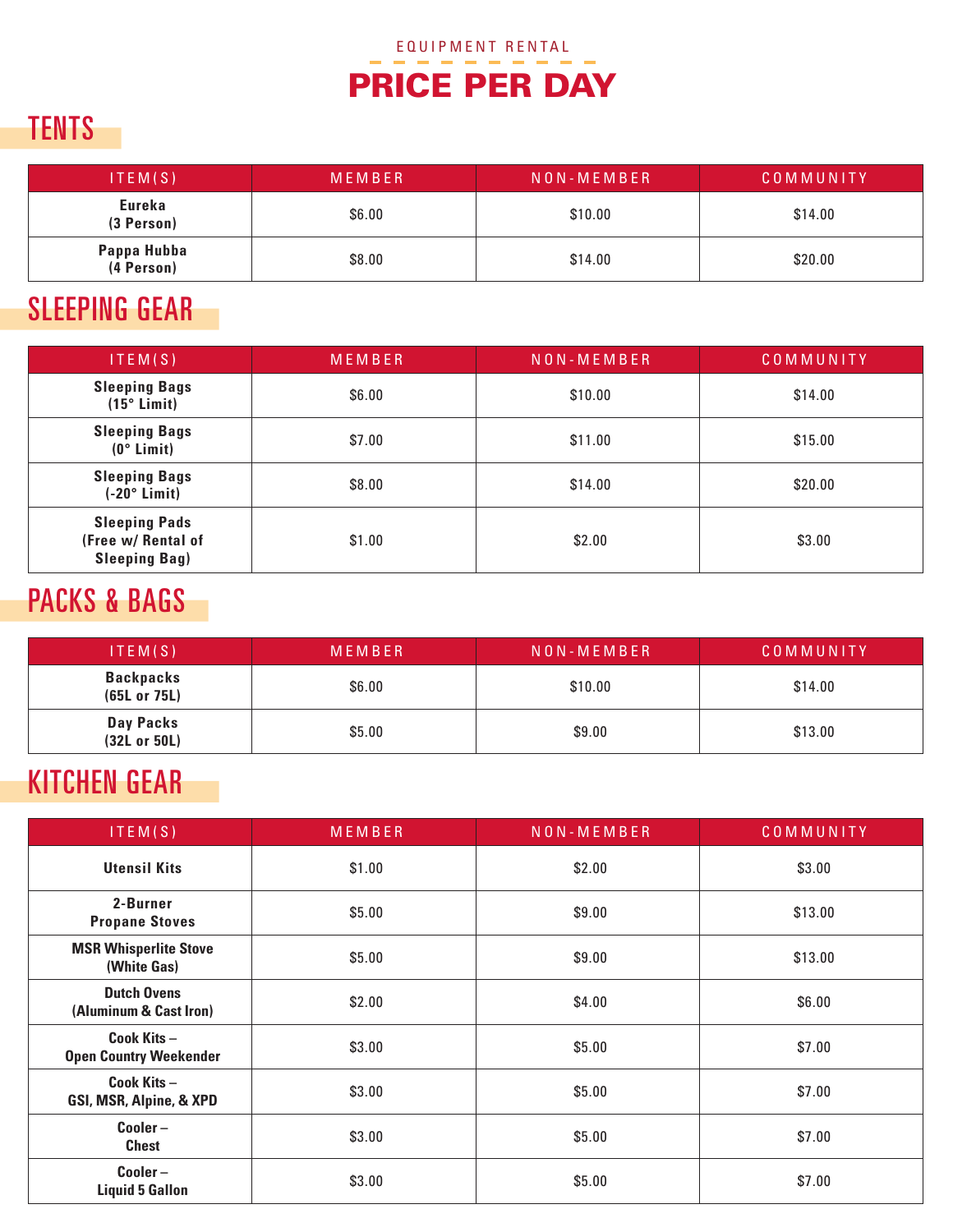# KITCHEN GEAR

÷

| ITEM(S)                                       | MEMBER | NON-MEMBER | COMMUNITY |
|-----------------------------------------------|--------|------------|-----------|
| <b>5 Gallon</b><br><b>Water Jugs</b>          | \$2.00 | \$3.00     | \$4.00    |
| <b>Water Filter</b>                           | \$4.00 | \$7.00     | \$10.00   |
| Griddle                                       | \$2.00 | \$4.00     | \$6.00    |
| <b>Lanterns</b><br><b>(Gas &amp; Electric</b> | \$3.00 | \$5.00     | \$7.00    |

# GAME EQUIPMENT

| ITEM( $S$ )                                                                           | MEMBER | NON-MEMBER | COMMUNITY |
|---------------------------------------------------------------------------------------|--------|------------|-----------|
| <b>Game Balls</b><br>(Soccer, Volleyball, Football,<br>Kickball, Basketball, Frisbee) | \$1.00 | \$2.00     | \$3.00    |
| <b>Disc Golf Sets</b>                                                                 | \$2.00 | \$4.00     | \$6.00    |
| <b>Badminton Sets</b>                                                                 | \$2.00 | \$4.00     | \$6.00    |
| <b>Horseshoe Sets</b>                                                                 | \$2.00 | \$4.00     | \$6.00    |
| <b>Dodgeball Sets</b><br>$(6$ Balls $)$                                               | \$2.00 | \$4.00     | \$6.00    |
| <b>Softball Bats</b>                                                                  | \$1.00 | \$2.00     | \$3.00    |
| <b>Softball Set</b><br>(Bat, Bases, Ball & Glove)                                     | \$2.00 | \$4.00     | \$6.00    |
| <b>Softball Gloves</b>                                                                | \$1.00 | \$2.00     | \$3.00    |
| <b>Jersey Sets</b><br>(Numbered & Non)                                                | \$4.00 | \$6.00     | \$8.00    |
| <b>Referee Shirts</b>                                                                 | \$1.00 | \$3.00     | \$5.00    |
| Scoreboard-<br><b>Electric</b>                                                        | \$5.00 | \$9.00     | \$13.00   |
| Scoreboard-<br><b>Flip</b>                                                            | \$2.00 | \$4.00     | \$6.00    |
| <b>Flag Football Belt Sets</b>                                                        | \$2.00 | \$4.00     | \$6.00    |
| <b>Ultimate Frisbee</b>                                                               | \$1.00 | \$2.00     | \$3.00    |
| <b>Stop Watches</b>                                                                   | \$1.00 | \$3.00     | \$5.00    |
| <b>Megaphone</b>                                                                      | \$3.00 | \$5.00     | \$7.00    |
| <b>Tug-O-War Ropes</b>                                                                | \$1.00 | \$3.00     | \$5.00    |
| <b>Sets of Orange Cones (6)</b>                                                       | \$1.00 | \$3.00     | \$5.00    |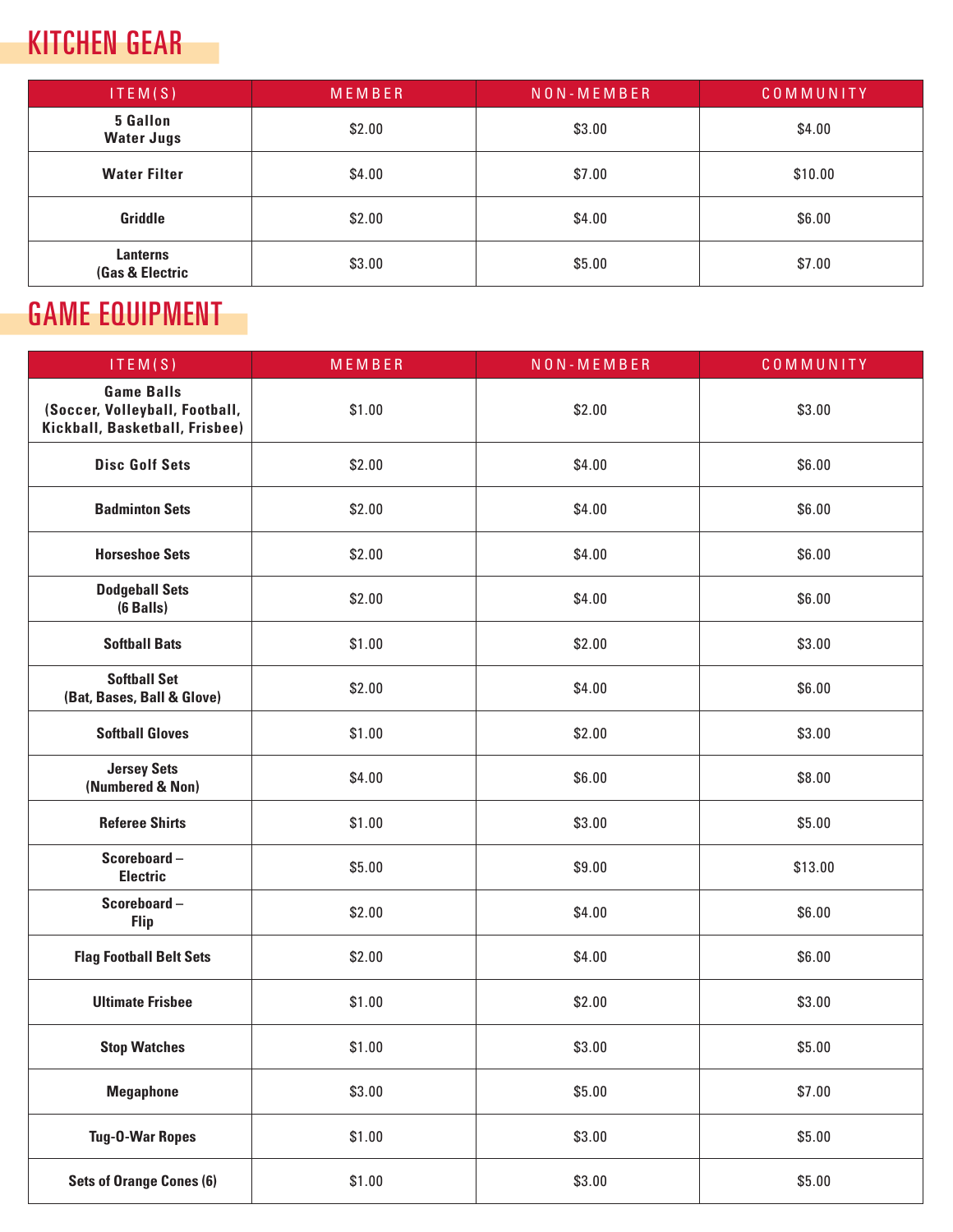# GAME EQUIPMENT

| ITEM(S)                | MEMBER | NON - MEMBER | COMMUNITY |
|------------------------|--------|--------------|-----------|
| <b>Boccee Ball Set</b> | \$1.00 | \$3.00       | \$5.00    |
| <b>Bag Toss</b>        | \$5.00 | \$7.00       | \$9.00    |
| <b>Ladder Golf</b>     | \$5.00 | \$7.00       | \$9.00    |

### WATER GEAR

| ITEM(S)                                                    | MEMBER  | NON-MEMBER | COMMUNITY |
|------------------------------------------------------------|---------|------------|-----------|
| Canoe                                                      | \$11.00 | \$19.00    | $$27.00*$ |
| PFD - Type II<br>(2 Free w/ Canoe Rental)                  | \$1.00  | \$2.00     | \$3.00    |
| <b>Cano Paddle</b><br>(2 Free w/ Canoe Rental)             | \$2.00  | \$3.00     | \$4.00    |
| <b>Canoe Trailer</b>                                       | \$15.00 | \$23.00    | \$31.00   |
| <b>Canoe Trailer Insert/Wire</b><br><b>Harness Adapter</b> | \$2.00  | \$3.00     | \$5.00    |
| <b>Recreational Kayak</b>                                  | \$11.00 | \$19.00    | \$27.00*  |
| PFD - Type III<br>(1 Free w/ Kayak Rental)                 | \$5.00  | \$6.00     | \$7.00    |
| <b>Kayak Paddle</b><br>(1 Free w/ Kayak Rental)            | \$5.00  | \$9.00     | \$13.00   |
| <b>Whitewater Kayak</b><br>Package                         | \$11.00 | \$19.00    | $$27.00*$ |
| Stand-up<br><b>Paddle Board</b>                            | \$11.00 | \$19.00    | $$27.00*$ |
| Wetsuits-<br><b>Farmer John</b>                            | \$5.00  | \$7.00     | \$9.00    |
| <b>Paddle Jackets</b>                                      | \$3.00  | \$4.00     | \$5.00    |
| <b>Dry Bag</b><br>(Small & Medium)                         | \$4.00  | \$5.00     | \$6.00    |
| <b>Dry Bag</b><br>(Large Bill's Bag)                       | \$6.00  | \$7.00     | \$8.00    |

**\*Community rentals only: Canoes, Kayaks, and Stand-up Paddle Boards (SUPs) are part of a package that includes includes two additional items. In addition to Paddles, PFD's, and equipment to Car-Top.** 

**Items include; Neoprene Gloves, Neoprene Booties, Paddle Jackets, small Dry Bags, Wet Suits, and Coolers.**